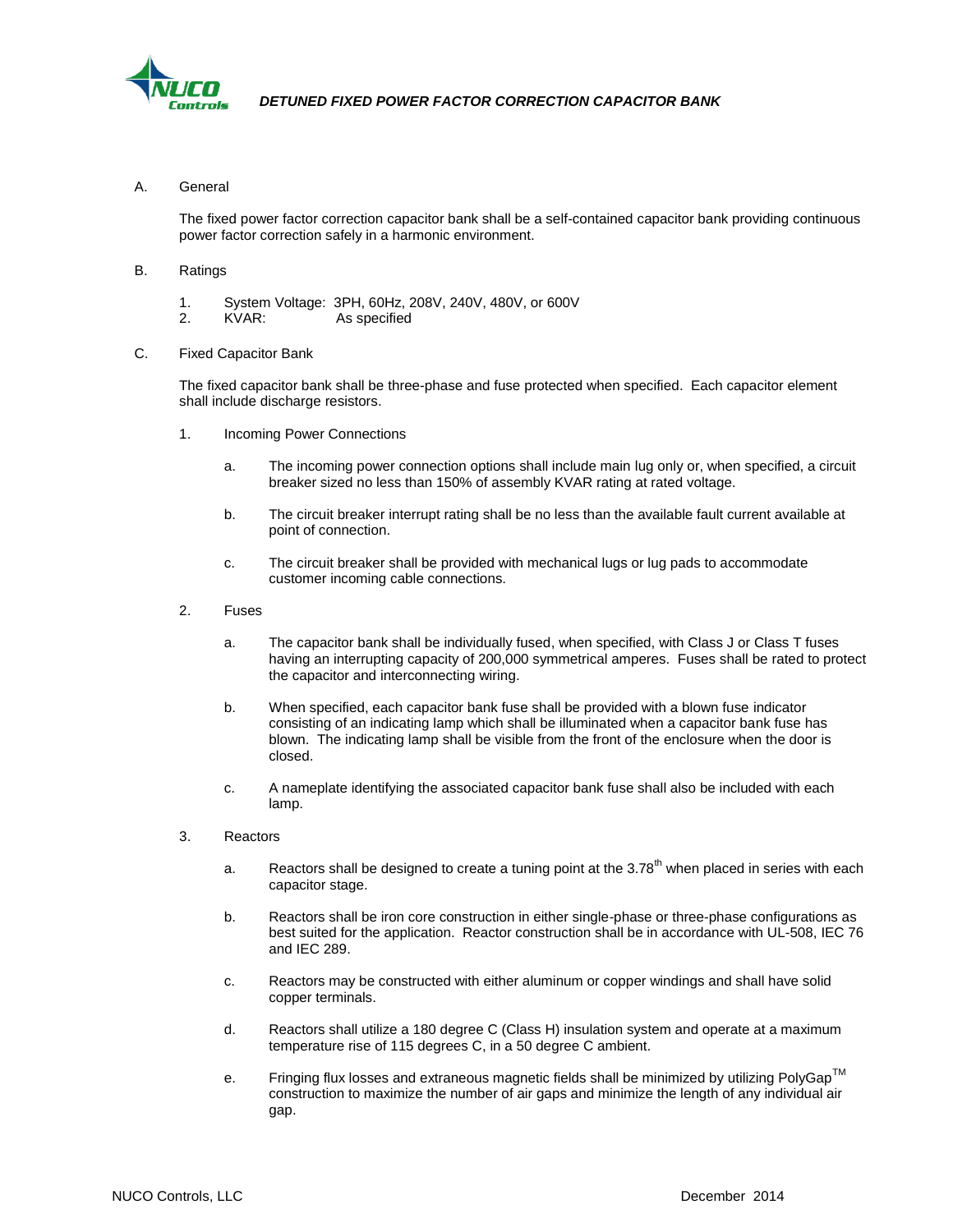

*DETUNED FIXED POWER FACTOR CORRECTION CAPACITOR BANK*

- f. Reactors shall be vacuum and pressure impregnated using either epoxy or varnish.
- g. Reactors shall be electrically and thermally tested in accordance with the magnitudes of fundamental and harmonic frequency currents for which they were designed.
- h. The supplier shall furnish a test report of the actual reactor performance under specified harmonic currents when requested. The test report shall illustrate the temperature rise, watts loss and inductance when specified fundamental and harmonic currents are simultaneously applied to the reactor.
- i. Inductance tolerance of each reactor phase (coil) shall be -2% to +3% of the nominal inductance rating.
- j. Reactors shall be Hi-Pot tested between each coil to ground and coil to coil at 3kV for one minute.
- 4. Capacitors
	- a. Capacitors shall be dry-type of the self-healing type utilizing a UL-recognized pressure sensitive interrupter that disconnects all three phases in each capacitor cell. The pressure interrupter must break all three phase when it engages.
	- b. Capacitors shall be constructed with self-healing metalized polypropylene film and shall be designed with segmented film for maximum safety and protection against over voltage transients.
	- c. Losses shall be a no more than 0.5 watts per KVAR including losses associated with the discharge resistor.
	- d. Capacitors shall be able to carry continuous current of at least 1.5 times the nominal current corresponding to its KVAR rating, at full ambient temperature and altitude without the need to de-rate the capacitor cells voltage rating.
	- e. Capacitance tolerance shall be +/-5%.
	- f. Capacitors shall have a rated life expectancy of 20 years continuous operation at its full rated specification.
	- g. Capacitor cells shall be delta connected.
	- h. Capacitors shall include an integral discharge resistor to reduce the residual voltage to 50V or less within sixty seconds after the capacitor is disconnected from the power source.
	- i. Capacitors shall not have any PCB's.
	- j. Capacitors shall be suitable for continuous operation in ambient temperature from -40<sup>o</sup>C (-40<sup>o</sup>F) to  $+60^{\circ}$ C (140 $^{\circ}$ F) without de-rating.
	- k. Capacitors shall be suitable for use at altitudes up to 4000 meters (13,124 ft) without de-rating.
	- l. Capacitors shall be suitable for use in non-condensing 95% relative humidity.